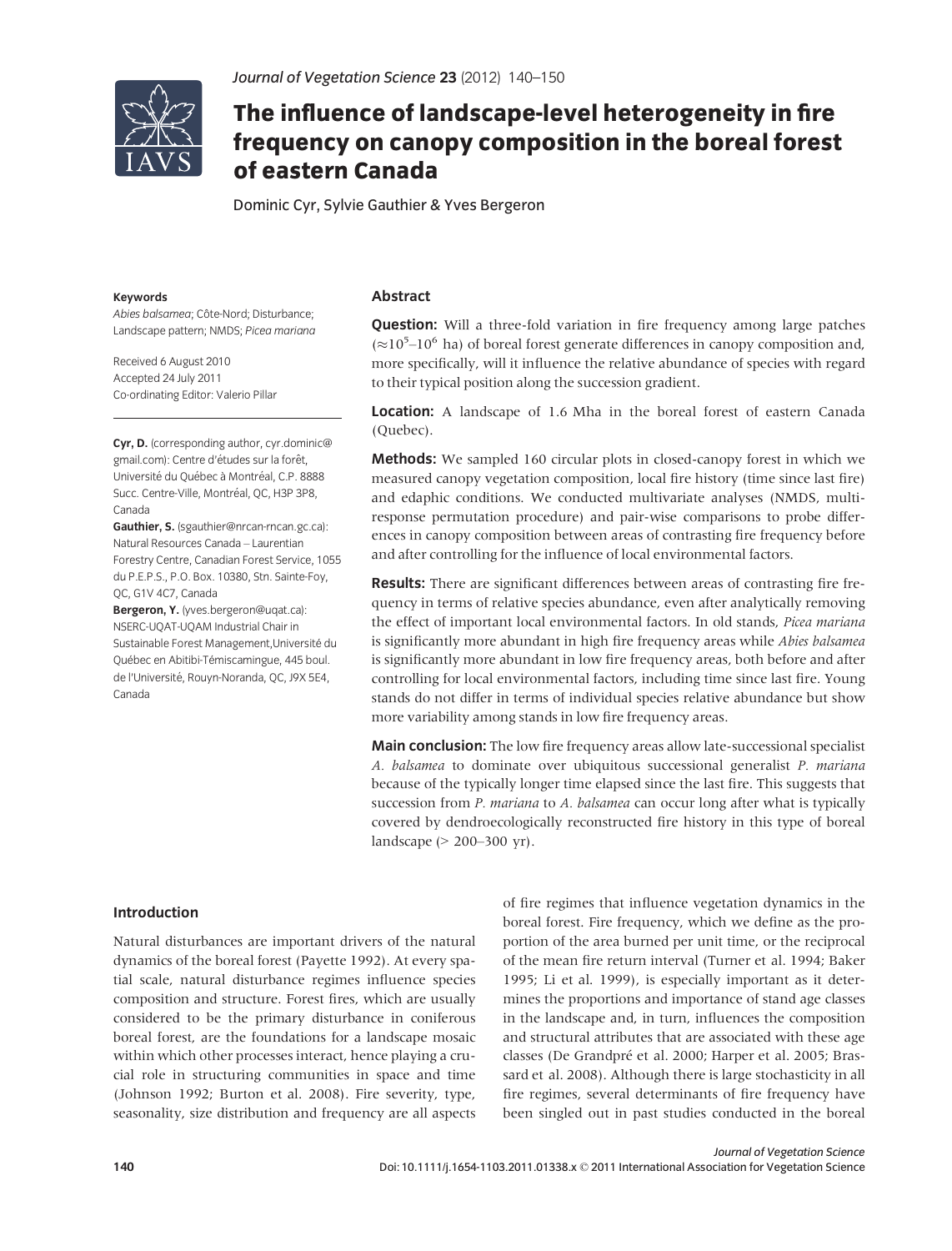forest, ranging from broad-scale factors such as climate, dominant vegetation or land use (Wein & MacLean 1983; Weir et al. 2000; Bridge 2001; Lefort et al. 2003; Bergeron et al. 2004; Girardin et al. 2009) to others that are effective at finer scales, such as surficial geology (Bergeron et al. 2004; Mansuy et al. 2010), position on the slope (Cyr et al. 2007) or aspect (Gavin et al. 2003). Other physiographic determinants of fire frequency are described at intermediate scales such as distance to firebreaks (Larsen 1997; Cyr et al. 2005), proportion of wetland (Hellberg et al. 2004) or dominant aspect of the surroundings (Cyr et al. 2007). All of these factors partly explain spatio-temporal variations in frequency and/or size of fires and, considering the importance of local fire history on stand attributes and structure, they are also crucial to the understanding of where and when boreal species can be found.

Vegetation communities present prior to a fire partly determine the composition of the post-fire initial cohort, as well as the subsequent development of the stand through succession, hence generating ecological feedback from long-term, in situ fire history (McCune & Allen 1985; Foster et al. 1998; Motzkin et al. 1999). For instance, many species can resprout under certain conditions (Perala 1990; Safford et al. 1990) or benefit from aerial seed banks accumulated in serotinous cones that are released after the fire (Rudolph & Laidly 1990; Viereck & Johnson 1990). These strategies are often used by early-successional specialists and give them a greater chance of re-establishing when successive fires occur at short intervals. However, variable fire severity in the canopy often allows some trees to survive within recently burned areas (Eberhart & Woodard 1987; Kafka et al. 2001; Madoui et al. 2010). If the previous fire-free interval was long, the likelihood of these trees belonging to fire-sensitive, late-successional species is increased, and so is the likelihood of these species influencing early development and rate of succession after fire (Wimberly & Spies 2002; Keeton & Franklin 2005; Johnstone & Chapin 2006).

Using survival analyses, Cyr et al. (2007) showed spatial heterogeneity in fire frequency within a landscape of 15 961 km<sup>2</sup>, which is comparable in magnitude to the heterogeneity that is generally observed from one such large landscape to another. A two to six-fold variation in fire frequency was indeed observed and related to topographic and geographic features. Dominant aspect within a neighbourhood of 4000–10 000  $m<sup>2</sup>$  was found to generate a fire frequency gradient, where areas dominated by southwestfacing slopes burned up to three times more often than areas dominated by northeast-facing slopes, with intermediate values between these. Such landscape-level heterogeneity in fire frequency, which is independent of fine-scale, bottom-up types of controls, creates a landscape mosaic made up of patches of several thousand hectares in

which the fire regimes differ substantially (Fig. 1). This heterogeneity is also most likely permanent, despite changes in fire activity that might have occurred in the past since it is caused by permanent features of the physical environment.

The general objective of this study is to assess whether this landscape-level heterogeneity in fire frequency generates discernible patterns in canopy composition. Substantial differences in age structure at the landscape level are expected because it is the most direct result of any variation in fire frequency. Based on this premise and given the importance of time since fire as one determinant of canopy composition, we first assessed whether the relative abundance of the dominant tree species differs between contrasting portions of the landscape in terms of fire frequency, especially with regard to the proportions of early- and late-successional specialists. The typically longer fire-free intervals in low fire frequency areas should indeed favour late-successional specialists, and vice versa for the early-successional specialists in high fire frequency areas, while successional generalists should show a relatively constant abundance among high and low fire frequency areas. Second, we evaluated whether this heterogeneity in fire frequency influences the vegetation dynamics, i.e. whether differences in composition are primarily due to the fact that the last local fire-free intervals differ or if the consistently longer fire-free intervals, repeated over time, may have amplified differences between these portions of the landscape.

## Methods

## Study area and main tree species

The study area covers  $15\,961\ \mathrm{km}^2$  of boreal forest in eastern Quebec, specifically in the North Shore region (67–69ºW, 49–50.25ºN (Fig. 1). This region has a cold, maritime climate with an average annual temperature of 1.4 °C and average precipitation of 1018 mm, as measured at Baie Comeau in the southwest corner of the study area. Precipitation is evenly distributed throughout the year, and is about 70% rain (Environment Canada 1996). The topography is moderately rugged, with high hills with rounded summits and many rocky escarpments. The highest hills, located in the northeast part of the area, are just over 700-m high while other sparsely distributed hills exceed 500 m. There are rocky outcrops on slightly more than one-third of the total land area, while the rest of the land area consists mainly of shallow tills on sloping areas and deep tills at the bottom of slopes. To a lesser extent, there are sandy glaciofluvial deposits on valley floors (Robitaille & Saucier 1998).

Black spruce [Picea mariana (Mill.) B.S.P.] and balsam fir [Abies balsamea (L.) Mill.]are the dominant species, along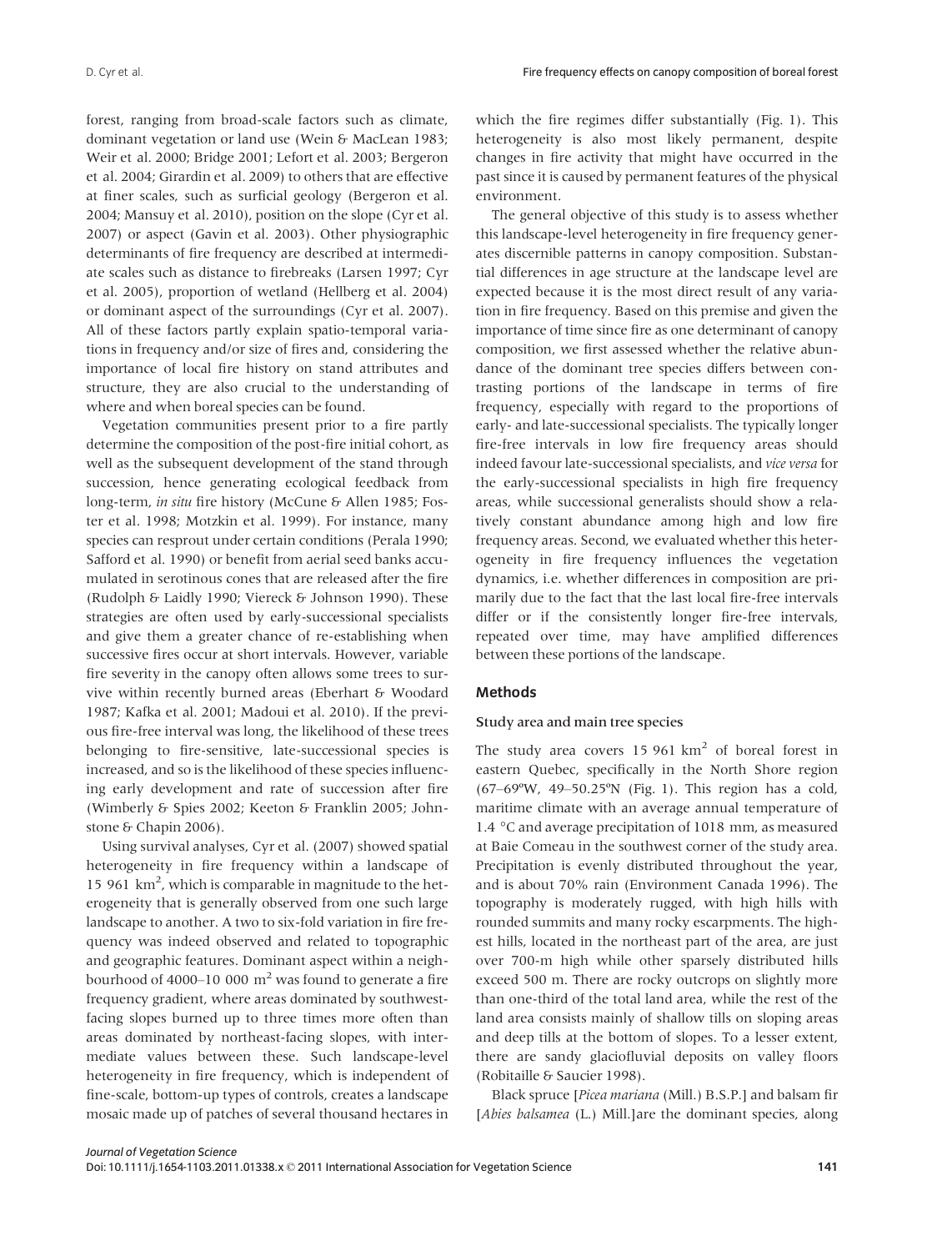

Fig. 1. Study area and spatial distribution of sampled plots. Note that some plots are clustered. These clusters are made up of two to four plots, with each pair within these clusters being separated by 100–425 m.

with white spruce [Picea glauca (Moench) Voss] and white birch (Betula papyrifera Marsh.). Trembling aspen (Populus tremuloides Michx.) and jack pine (Pinus banksiana Lamb.) can also be found, but in lower abundance. Tamarack [Larix laricina (Du Roi) K. Koch] can be found along with P. mariana in a few rare hydric stations in the region. The six most common tree species, i.e. all of the above-mentioned species except tamarack, were classified on the basis of their typical position along the successional gradient in this region. This classification is based on adaptations to fire, shade tolerance and ability to regenerate under a closed canopy. Betula papyrifera and P. tremuloides were classified as early-successional specialists (long-distance dispersal of small and abundant seeds and vegetative reproduction, shade intolerant; Perala 1990; Safford et al. 1990; Humbert et al. 2007), as was P. banksiana (serotinous cones that open after fire and promote early establishment, shade intolerant; Rudolph & Laidly 1990; Gauthier et al. 1993; Humbert et al. 2007). When these early-successional specialists make up the largest part of a young stand, they are typically replaced by P. mariana, P. glauca or A. balsamea when the initial cohort starts to break up (Bergeron 2000; De Grandpré et al. 2000). Abies balsamea is the main late-successional specialist in this system (no fire adaptation and shade tolerant; Bakusis &

Hansen 1965; De Grandpré et al. 2000). Consequently, it is generally abundant in stands that have not burned for a long time. Picea mariana is the archetypal generalist on many levels (semi-serotinous cones and seed dispersal both with and without fire, shade tolerant and vegetative reproduction; Viereck & Johnson 1990). In late-succession stages, P. mariana often maintains dominance or at least a strong presence alongside A. balsamea in this region (De Grandpré et al. 2000; Pham et al. 2004; Bouchard et al. 2008), even on mesic sites where A. balsamea is considered more competitive (Bakusis & Hansen 1965). Finally, we also classified P. glauca as a generalist (no particular fire adaptation, mast year post-fire regeneration, intermediate shade tolerance; Galipeau et al. 1997; Peters et al. 2005; Humbert et al. 2007).

#### Data acquisition

One hundred and sixty  $400 \text{·m}^2$  circular plots showing no sign of past anthropogenic disturbance were sampled for canopy vegetation. Plots were clustered into groups of two to four plots located at distances varying between 100 to 425 m. The centre of the first plot of each cluster was systematically positioned 100 m from a randomly selected point on the road network. The other plots were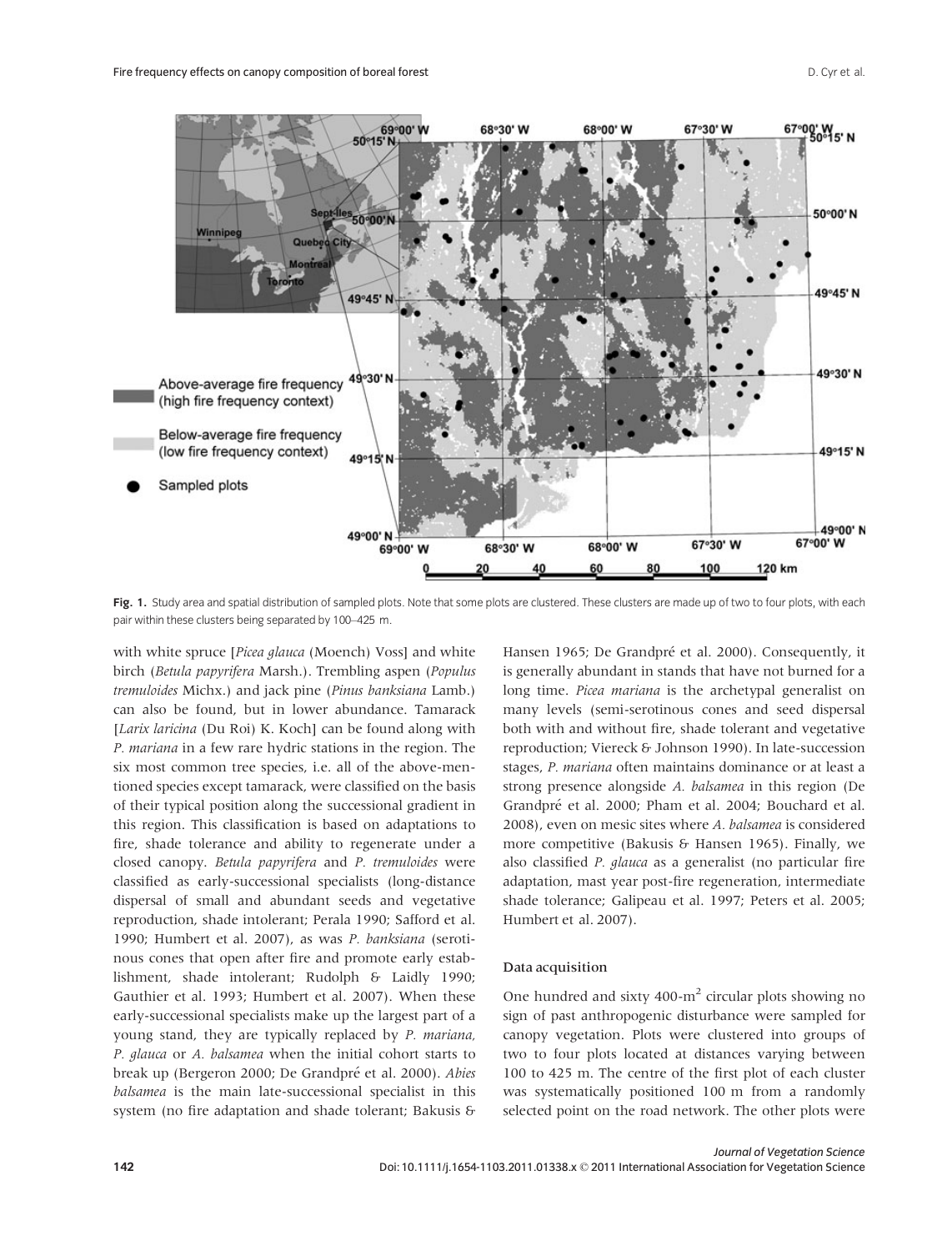positioned 100 m from the previous one in the direction that maximized the gradient of edaphic conditions present nearby, i.e. that maximized the variety of position on the slope, surficial deposit, etc. We did not sample recently burned sites (the most recently burned site was burned 47 yr prior to fieldwork) or sites that showed signs of past harvesting. All trees with a diameter at breast height (DBH) of 1 cm or more were measured (DBH and height) and species determined. The geographic location, edaphic conditions and local fire history were noted for each station (see Table 1 for complete listing of environmental covariates) and considered as covariates, which may partly explain species composition. We make an important distinction between local fire history and fire frequency areas. Through the analysis described below, we tried to control for the influence of the number of years elapsed since the last fire, as a local determinant of canopy composition, and areas of contrasting fire frequency, as a potential broader-scale determinant of canopy composition. As our main objective is to assess whether the heterogeneity in fire frequency has a major effect on vegetation dynamics, we wanted to control for the local effect of time since fire. This factor was therefore considered within a set of local environmental covariates of which we wanted to control the influence on vegetation composition. This allowed us to evaluate whether the differences in composition were only due to the fact that the local fire-free intervals differ or because the con-

Table 1. Local environmental covariates and correlations with NMDS axis (see Fig. 3). \*P-values are based on 10 000 permutations. Bold characters indicate significant values under a 5% threshold.

|                                | Spearman's Rho (Non-parametric<br>correlation coefficient) |                   |                   | P-value* |
|--------------------------------|------------------------------------------------------------|-------------------|-------------------|----------|
|                                | NMD <sub>S1</sub>                                          | NMD <sub>S2</sub> | NMD <sub>S3</sub> |          |
| Latitude (Decimal<br>Degrees)  | 0.0113                                                     | 0.3608            | 0.0509            | < 0.0001 |
| Longitude (Decimal<br>Degrees) | $-0.2367$                                                  | 0.0844            | 0.0867            | 0.0624   |
| Elevation (Meters)             | $-0.0322$                                                  | 0.3229            | 0.0657            | 0.0017   |
| Rocky outcrop (Binary)         | 0.0803                                                     | 0.0190            | $-0.0046$         | 0.6651   |
| Shallow till (Binary)          | $-0.1094$                                                  | 0.0346            | $-0.1160$         | 0.0663   |
| Deep till (Binary)             | $-0.2044$                                                  | 0.1988            | $-0.0023$         | 0.0199   |
| Sand (Binary)                  | 0.1572                                                     | $-0.1320$         | 0.0859            | 0.0023   |
| North aspect (Binary)          | 0.0284                                                     | $-0.0006$         | $-0.0450$         | 0.8073   |
| South aspect (Binary)          | 0.0583                                                     | 0.1473            | 0.0833            | 0.3805   |
| Slope (Percentage)             | $-0.2703$                                                  | 0.0941            | $-0.1278$         | 0.0003   |
| Drainage (Ordinal,             | $-0.0001$                                                  | 0.1094            | $-0.0735$         | 0.5144   |
| Seven classes)                 |                                                            |                   |                   |          |
| Time since fire (Years)        | 0.0028                                                     | 0.5017            | $-0.1014$         | < 0.0001 |
| Censorship (Binary)            | $-0.2790$                                                  | 0.5319            | 0.12998           | < 0.0001 |
| NMDS 1st Axis                  | 1                                                          | 0.3454            | $-0.2373$         |          |
| NMDS 2nd Axis                  | 0.3454                                                     | 1                 | $-0.2730$         |          |
| NMDS 3rd Axis                  | $-0.2373$                                                  | $-0.2730$         | 1                 |          |

sistently longer fire-free intervals, repeated over time, may have amplified differences between these portions of the landscape.

For each plot, we attempted to date the last fire event by counting the rings of ten to 15 dominant trees that were found outside but in close proximity to the sampled plot (less than 30 m) using either cores or cross-sections. For that specific purpose, we favoured the species that were more likely to originate from a fire event. In decreasing order of preference, we selected P. banksiana, P. tremuloides, B. papyrifera, P. mariana, P. glauca and A. balsamea. The age of the oldest tree at each location was used as an indication of the time since fire because regeneration starts reestablishment almost immediately after the fire event, although the process can last for several years (St-Pierre et al. 1992; Jayen et al. 2006). This indicator was deemed sufficiently reliable and considered as a known fire-free interval if a 20-yr interval included at least 60% of the trees, especially if the growth patterns suggested open canopy conditions at establishment dates, while only a minimum time since fire was assigned when these conditions were not met. However, a visual examination of each stand's age structure suggested that a 20-yr interval was too restrictive in the case of some of the older stands that seemed in fact evenaged, probably because of increasing imprecision of dating the establishment dates as stand age increases (DesRochers & Gagnon 1997; Parent et al. 2000). We thus chose to extend this to 30 yr for stands where the older tree age was more than 200 yr. A minimum age was also assigned to stands where the only trees that could be dated were primarily of one species that usually does not establish itself directly after a fire, e.g. A. balsamea, independently of their age structure.

Stands were then classified as young/old based on whether they were younger or older than 150 yr, which roughly corresponds to the age at which stands break up (De Grandpré et al. 2009; Gauthier et al. 2010). The age class distribution at the landscape level was also assessed.

We partitioned the landscape into two classes based on their relative fire frequency as predicted in a previously published survival model (Cyr et al. 2007). In statistical terms, the relative fire frequency corresponds to a relative risk established with the mean fire frequency of the entire study area as a constant denominator. This survival model included longitude (as a proxy for maritime influence) and dominant aspect within a 8750-m neighbourhood radius as predictors of relative fire frequency throughout the landscape. It is noteworthy that these model predictions are independent of present vegetation and time since last fire. Using this model, we were able to create a map showing above- and below-average fire frequency areas, referred to as high and low fire frequency areas, respectively (Fig. 1). The mean fire interval (1/mean fire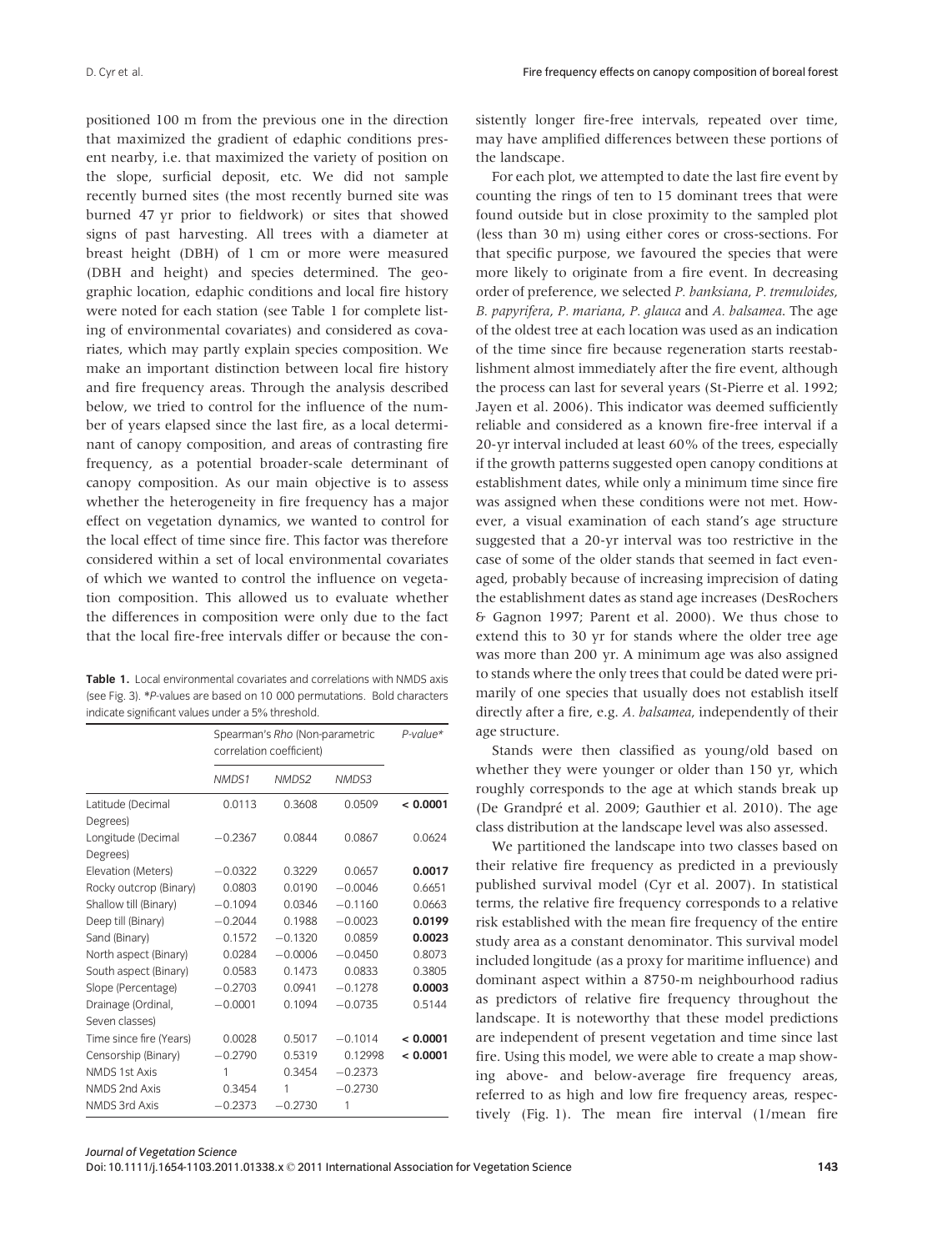frequency) in the entire study area is 226 yr (Cyr 2011), with a 95% bootstrap confidence interval ranging from 147 to 395 yr. After stratification, the high and low fire frequency areas have a mean fire interval of 164 (95% confidence interval: 126–205) and 722 yr (95% confidence interval: 353–1760), respectively.

### Data analysis

As a preliminary analysis, we compared the age class distribution at the landscape level between areas of contrasting fire frequency, both visually and by means of a chi-square contingency analysis, testing for differences in the proportion of stands for which only a minimum estimate of the time elapsed since last fire is known (censored intervals).

To describe canopy composition and compare areas of contrasting fire frequency and age classes, we performed a non-metric multidimensional scaling ordination (NMDS; Kruskal 1964) based on Bray-Curtis distance matrix (Legendre & Legendre 1998) between sampled plots ( $n = 161$ ). The distance matrix was calculated from relative basal area of stems with DBH larger than 1 cm. We used relative basal area to control for variations in absolute basal area that are related to time since last fire. NMDS was performed with R version 2.9.0 (R Development Core Team, Vienna, Austria) using the metaMDS function in the VEGAN package (Oksanen et al. 2009). It was determined that three dimensions provided the best compromise between a low stress factor (k) and the interpretability of the visual output. Aside from the number of dimensions, which was determined manually, metaMDS initiated the iterative process at random starts, and selected among similar solutions with smallest stresses after submitting the raw data and/or the dissimilarity matrix to the most appropriate transformations (e.g. scaling and rotation). We used the multi-response permutation procedure (MRPP), also in the VEGAN package, to test for differences in composition between fire frequency areas using two age strata (young: < 150 yr since last fire, old:  $\geq$  150 yr since last fire) as a constraint for permutations. Local environmental covariates, including time since the last fire, were fitted as vectors or centroids, depending on whether they were continuous or nominal covariates, respectively. Only significant associations under the 0.05 probability threshold are displayed on the ordination, which were also assessed based on random permutations.

Two series of ANOVA-like permutation tests were subsequently performed on each species to compare the relative abundance of individual species between fire frequency areas, again using age strata as a constraint for permutations. The first series of permutation tests was performed with no transformation of species relative abundance. Then, to control for collinearity between fire frequency areas and local environmental covariates, we extracted the variance explained by a matrix of all local environmental covariates using a multiple linear regression within each age stratum, and compared the residuals values of species' relative abundance between fire frequency areas by means of a second series of ANOVA-like permutation tests. No variable selection was performed during these regressions, as the objective was to control for the most locally induced variability possible (see Appendix S1 for details).

All permutation-based tests were based on 10 000 random permutations and the significance thresholds for all series of univariate ANOVA-like permutation tests were adjusted for multiple comparisons using Holm's procedure (Holm 1979).

#### Results

## Age class distribution at the landscape level

An approximately three-fold variation in mean fire-free intervals between areas of contrasting fire frequency produced considerable differences in age class distribution at the landscape level (Fig. 2). The relative proportion of young stands indeed seems substantially higher in high fire frequency areas when compared with low fire frequency areas, and inversely for the proportions of old stands. This general appearance of the distributions, however, must be complemented by a comparison of the proportions of stands for which only a minimum age is known. This comparison confirms a significant difference between fire frequency areas, as the proportion of stands for which only a minimum age is known is about 22% higher in low fire frequency areas ( $\chi^2$  = 4.585; P = 0.0323; df = 1) than in high fire frequency areas.

## Comparison of canopy composition among fire frequency areas and age strata groups

The NMDS ordination (Fig. 3) shows a relatively clear distinction between the canopy tree composition of young and old stands located in either high or low fire frequency areas. The 50% confidence interval ellipses show that the fire frequency areas can be better deciphered along the first axis of the ordination, while the age strata and most other local environmental factors are more related to the second axis. Differences between fire frequency areas are confirmed by the multi-response permutation procedure conducted using age classes as strata constraining random permutations ( $P < 0.0001$ ). While the old stands' 50% confidence interval ellipses are distinct both on the basis of their location (composition) and spread (variability in composition) in the coordinate system, the difference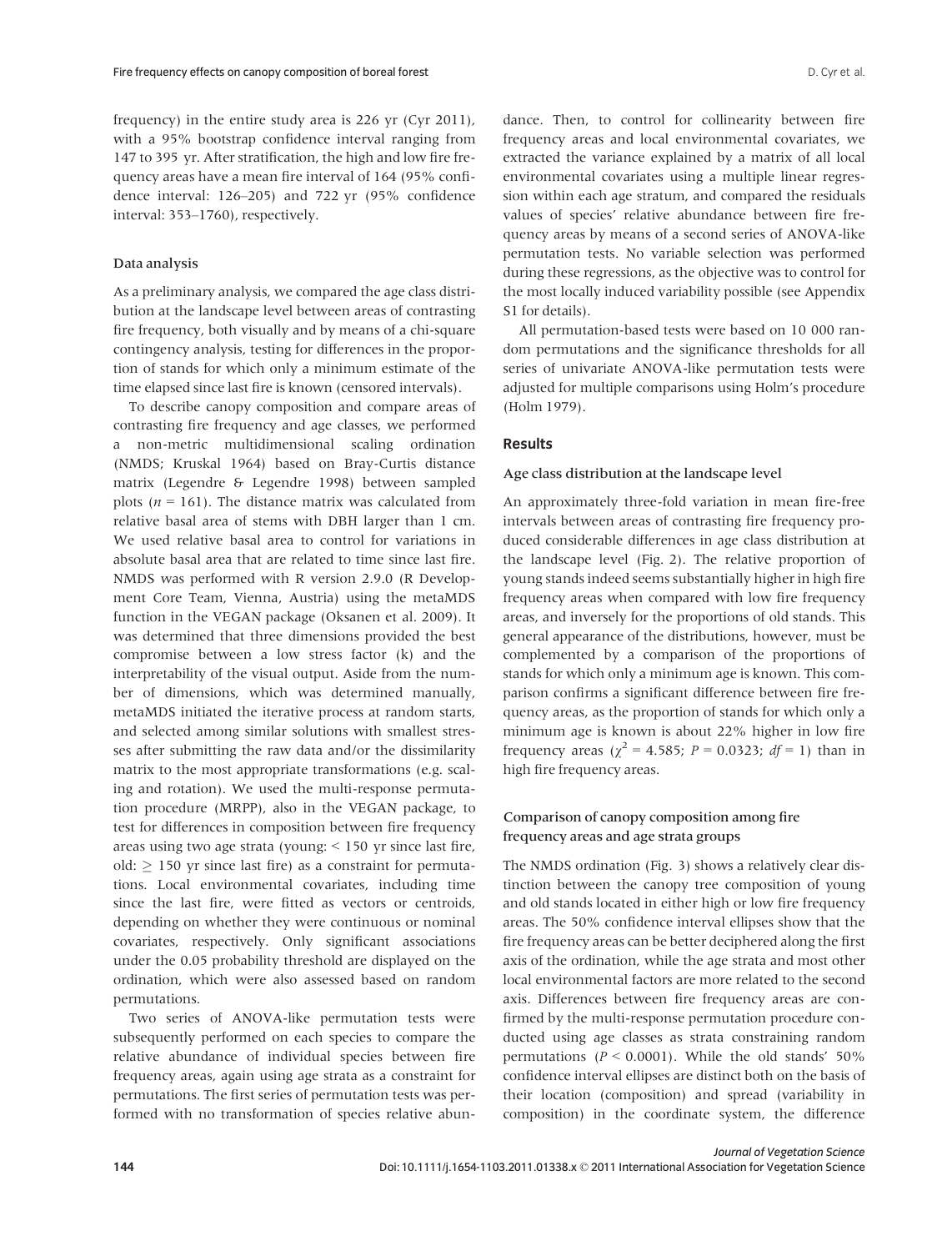

Fig. 2. Age class distribution at the landscape level for (a) the entire landscape, (b) high fire frequency areas (above average fire frequency) and (c) low fire frequency areas (below average fire frequency). The proportions shown here are representative of the forested landscape (adapted from Cyr et al. 2007) and do not exactly correspond to the number of plots sampled for the present vegetation study.

relative to fire frequency areas in young stands appears to be more related to the variability in stand composition, as the ellipses largely overlap and mostly differ in size.

Picea mariana and A. balsamea are the dominant species in this landscape. All species are present in young stands,

while there is an almost complete exclusion of P. banksiana and P. tremuloides in old stands (Fig. 4a). Young and old stands located in high fire frequency areas are more similar than their counterparts located in low fire frequency areas (Fig. 3a). Picea mariana maintains a strong



Fig. 3. NMDS ordinations showing sampled plots on the basis of the relative basal area of each species. The final stress was 5.5309 after 20 iterations. (a) 50% confidence ellipses for each group and species centroids. Groups significantly (P < 0.0001) differ based on 10 000 permutations within the same age class. (b) Environmental covariate fitting represented as vectors for continuous covariates and centroids for categorical covariates. Upper right axis indicates correlations between continuous covariates and ordination axis.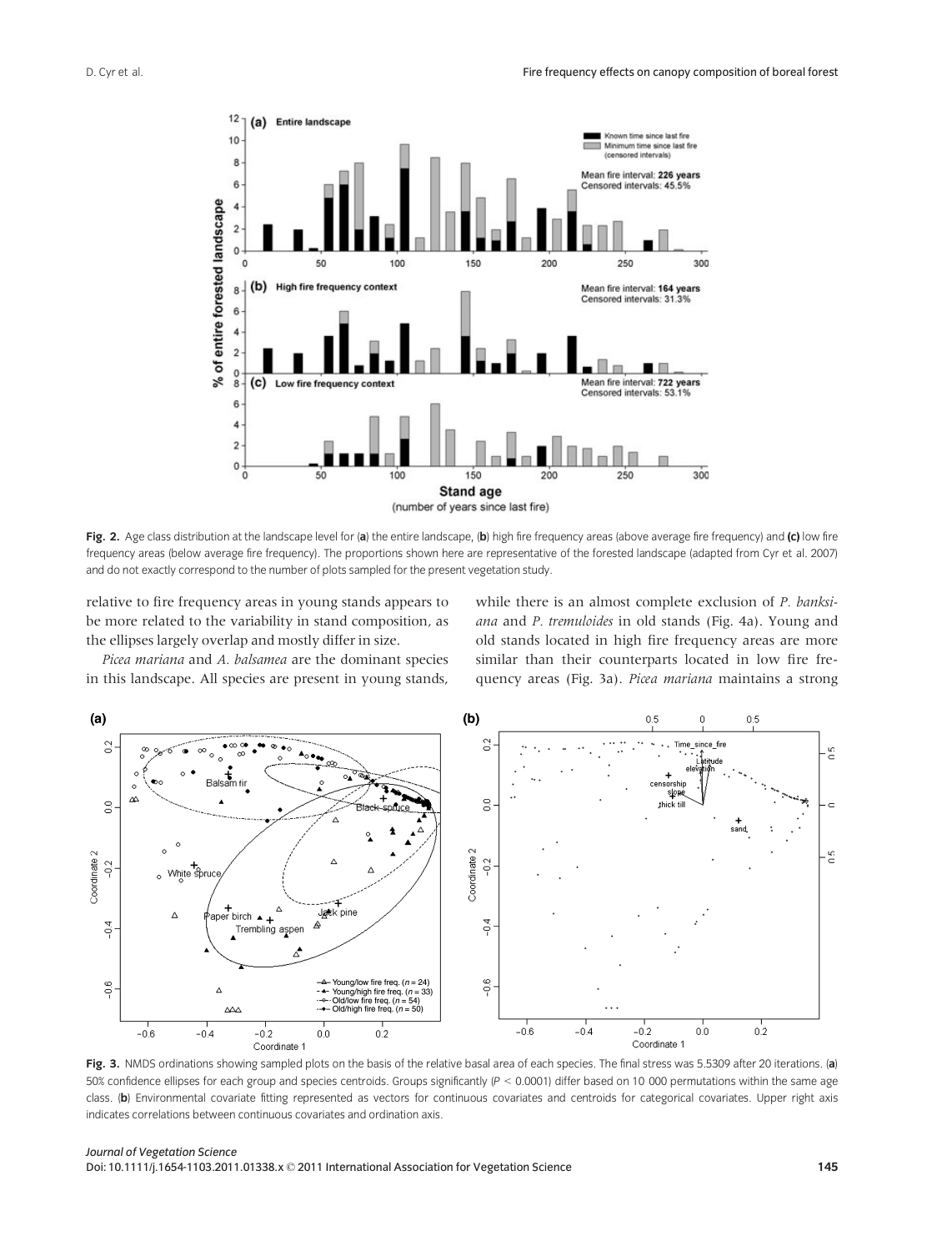presence in all groups, while A. balsamea is mostly confined to old stands.

The first series of non-parametric ANOVA-like comparisons of the relative abundance of individual species within each age class revealed that significant differences between fire frequency areas could only be detected in old stands. Abies balsamea could indeed be found in greater relative abundance in low fire frequency areas, as was P. glauca, although it made up only a minor part of the forest landscape, while P. mariana had greater abundance in the high fire frequency areas (see Fig. 4 and Appendix S2 for detailed results).

The coordinate system of the NMDS, however, is significantly correlated with local environmental covariates that are known to affect species composition. The first ordination axis was negatively correlated with slope and deep tills and positively correlated with sand deposits, while the second axis was positively correlated with latitude, elevation, the age of the oldest tree and censorship. A second series of non-parametric ANOVA-like permutations on residual values of species' relative abundances was thus conducted after controlling for the influence of local environmental covariates, including time since last fire. This confirmed a significantly lower proportion of P. mariana in old stands located in low fire frequency areas, while A. balsamea is



Fig. 4. (a) Mean relative abundance of the six most common tree species for each fire frequency class and age stratum  $\ll$  150 and  $\geq$  150 yr), and (b) residual values after removing the variance explained by local environmental covariates. Error bars indicate standard error. Significant differences in mean relative basal area (and residuals) between fire frequency areas within the same age class are indicated by plus (+) and minus (-) signs.  $P < 0.05$  (- or +),  $P < 0.01$  (- or ++) and  $P < 0.001$  (- or +++), after Holm's (1979) correction for multiple comparisons. Detailed results for all pair-wise comparisons can be found in Appendix S2.

more abundant in old forests located in low fire frequency areas (Fig. 4; Appendix S2). No significant difference in the relative abundance of P. glauca could be detected after controlling for the influence of local environmental covariates.

No significant differences in the relative abundances of individual species were detected in young stands, either before or after controlling for the influence of local environmental covariates (Fig. 4), despite significant differences in overall composition (Fig. 3). The most notable trend between young stands of contrasting fire frequency, however, is that P. mariana seems more likely to be found in high fire frequency areas, which appears to affect the variability in stand composition, as suggested by the size of the 50% confidence interval ellipses (Fig. 3).

## Discussion

The first and most obvious repercussion of contrasting fire frequency at this intermediate scale is observed on the age structure at the landscape level. As the fire-free intervals are generally longer in low fire frequency areas, the proportion of old stands is much higher. Considering the number of stands for which only a minimum age is known, the actual tail of the stand age distribution is longer than it appears and thus contrasts even more with that observed in high fire frequency areas. This may explain in large part the differences between high and low fire frequency areas that were observed in old stands even after controlling for local environmental factors.

#### Species' relative abundance in old stands

Stands exceeding 150 yr of age make up the vast majority of this landscape. This explains why the most abundant species in the landscape are those that have the ability to thrive in late succession: A. balsamea and P. mariana. While A. balsamea is without doubt the main late-successional specialist in this region of the boreal forest, mainly because of the ability of its seedlings to withstand the heaviest shade conditions in order to take the opportunity to fill gaps that are eventually created in the canopy, the archetypal boreal generalist P. mariana is even more abundant as it can grow in a wider variety of conditions. Our results, as well as results from previous studies (De Grandpré et al. 2000; Bouchard et al. 2008), suggest that late-successional stands of this region usually converge towards either P. mariana- or A. balsamea-dominated stands or a mixture of the two (Gauthier et al. 2010). Whether an old stand will be dominated by P. mariana or A. balsamea appears to be largely determined by edaphic conditions (De Grandpré et al. 2000), which is confirmed in our study by a strong association of A. balsamea with deep tills. However, the generally longer fire-free intervals that characterize low fire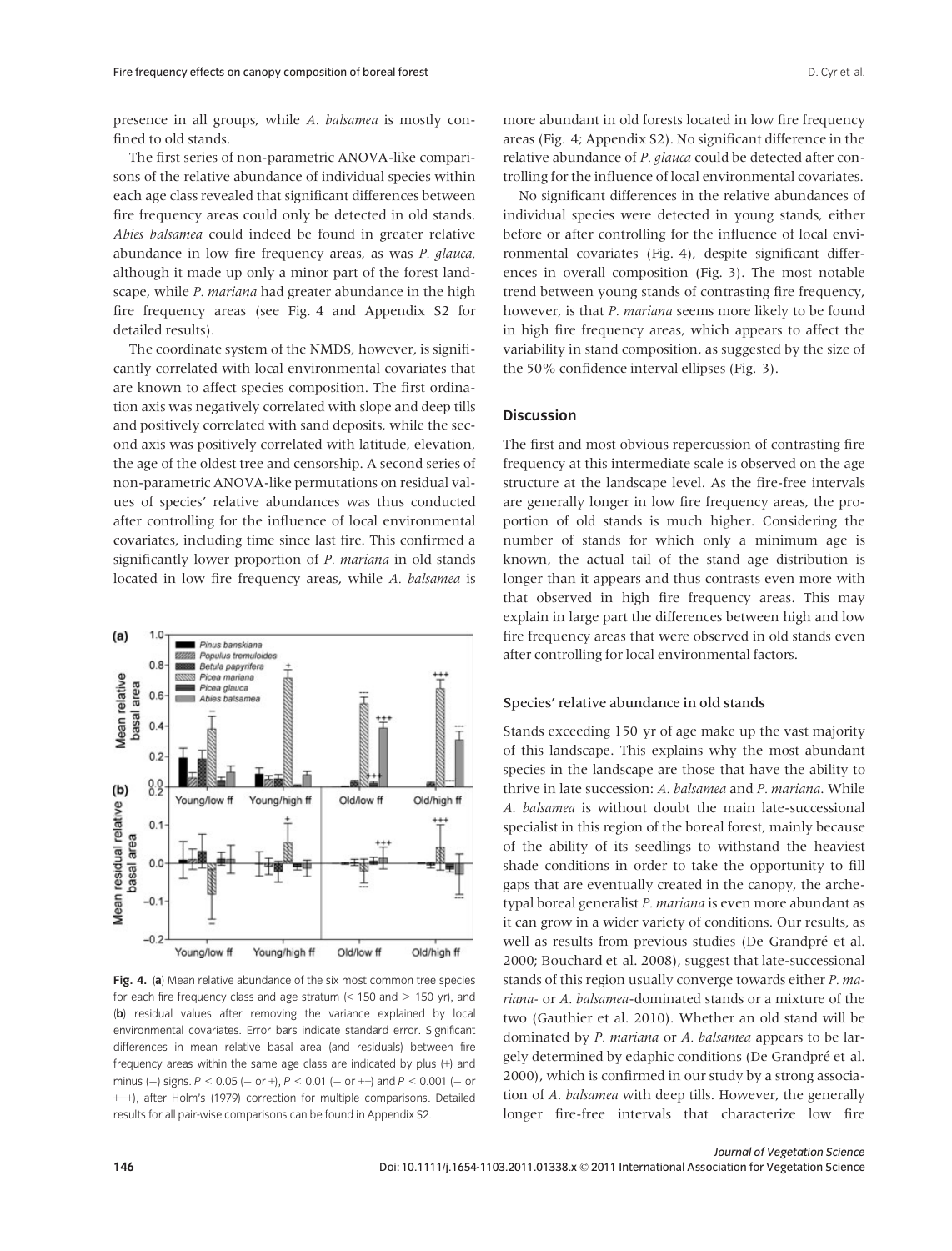frequency areas appear to be an additional determinant of this species' relative abundance in old forest.

We currently do not have a very clear understanding of what happens in old stands, as the time since fire exceeds what can typically be measured by dendroecological dating of fire events (200–300 yr), which of course limits our knowledge of stand dynamics in the tail of such a long chronosequence. However, we know that the influence of smaller-scale disturbances such as insects and windthrows become very important in stand dynamics and influences species' dominance (De Grandpré et al. 2000; Bouchard et al. 2008; Gauthier et al. 2010). Pham et al. (2004) showed, in a study on gap dynamics in this region, that self-replacement of these two species is most common in old stands when they dominate. Reciprocal replacement, however, is common when both species are present, with a slight advantage to A. balsamea. At the stand level, relatively shorter fire-free intervals in high fire frequency areas may truncate succession on some sites where A. balsamea would normally become dominant, allowing a higher relative abundance of P. mariana. This supports the idea of a generally increasing proportion of A. balsamea as stands become older, although this process is not irreversible and might follow a 'two steps forward, one step back' kind of dynamics. A succession from P. mariana towards A. balsamea can therefore require many successive cohorts and could occur gradually and slowly, long after what is covered by typical dendroecological analyses.

## Species' relative abundance in young stands

In the case of old forest stands, the late-successional specialist A. balsamea showed it is favoured by a generally longer time since fire. However, the reverse hypothesis, suggesting that early-succession species, i.e. P. tremuloides, B. papyrifera and P. banksiana, would be favoured by higher fire frequency at this intermediate spatial scale is not supported. No clear trends in relative abundance of earlysuccessional specialists could be detected. This result shows that the availability of propagules for the early-successional tree species is not limited by the scarcity of other young stands in low fire frequency areas, at least not more that in high fire frequency areas. Long-distance, massive seed dispersal certainly explains this in large part for intolerant hardwood species such as P. tremuloides and B. papyrifera (Perala 1990; Safford et al. 1990). The same mechanism cannot be invoked in the case of P. banksiana because it is known to disperse only over relatively short distances (Rudolph & Laidly 1990). Its strong association with sandy deposits possibly made it least likely to be affected by landscape-level heterogeneity in fire frequency, especially considering that anecdotal observations of multiple fire scars in such stands (pers. obs.) may indicate that a distinct, less severe but more frequent fire regime may be at work in some exceptional stands (see also Smirnova et al. 2008).

Although we could not detect significant differences in individual species' relative abundance in young stands between areas of contrasting fire frequency, the overall species composition differs, but mainly in terms of variability. The fact that relatively shorter fire-free intervals in high fire frequency areas may favour P. mariana in sites where A. balsamea would normally become dominant by truncating succession may also increase the likelihood of P. mariana reestablishment after a fire event. Pre-fire composition indeed influences the outcome of early establishment in recently burned stands (McCune & Allen 1985; Motzkin et al. 1999), hence explaining the stronger similarity in stand composition between young and old stands in high fire frequency areas than in low fire frequency areas (e.g. Greene et al. 1999). Picea mariana indeed benefits more often from local aerial seed banks provided by its semiserotinous cones. Comparatively, A. balsamea is more common in low fire frequency areas but is poorly adapted to fire and almost never successfully re-establishes itself immediately after fire, hence leaving an open site for earlysuccessional species. Furthermore, it's been shown that stands that start succession with intolerant hardwoods seem to be more prone to faster reestablishment and future dominance of A. balsamea (Gauthier et al. 2010; Arbour et al. 2011). It is also possible that in the unlikely situation where successive fire events should occur in low fire frequency areas, a higher proportion of hardwoods might be favourable to the survival of some A. balsamea individuals through decreasing fire severity in the canopy (Kafka et al. 2001), which could also contribute to a faster reestablishment of this late-successional specialist (Bergeron et al. 2004).

## Conclusions

The landscape-level heterogeneity in fire frequency influences the distribution and relative importance of the two main tree species in this boreal landscape, i.e. P. mariana and A. balsamea. We suggest that the higher relative importance of A. balsamea in low fire frequency areas can be in large part explained by the typically longer local fire-free intervals that cannot be accounted for in dendroecologically-based chronosequences. Stands older than 200–300 yr, for which only a minimum age can be determined, are indeed often pooled in an open age class (e.g. Christensen & Peet 1984; De Grandpré et al. 2000; Bouchard et al. 2008). Our results show that the slow replacement of P. mariana with A. balsamea on suitable sites may take much longer than that amount of time (200–300 yr) because of the combined effects of the longevity of P. mariana and the non-monotonous aspect of the replacement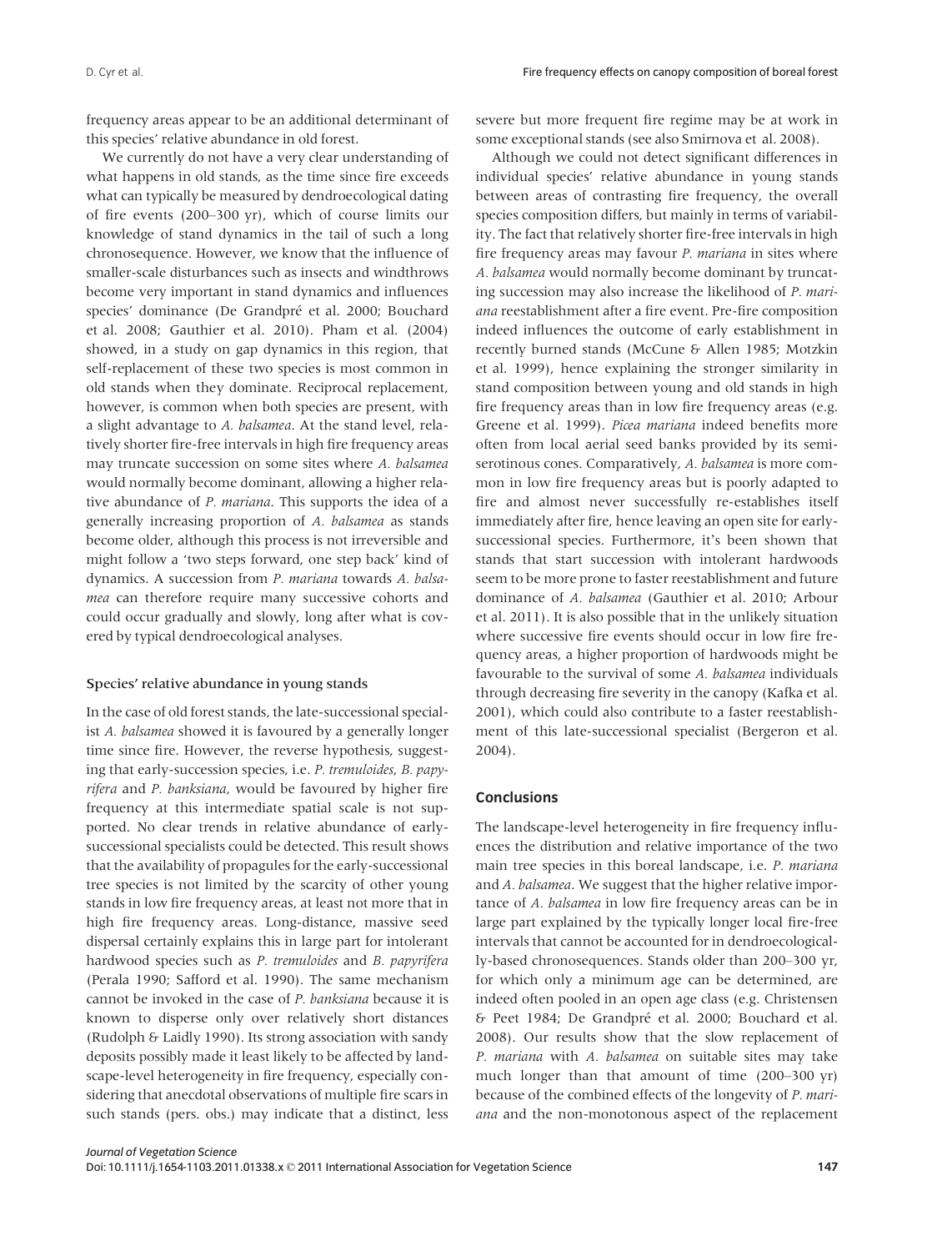process (Pham et al. 2004; Gauthier et al. 2010). This type of canopy succession would be truncated more often in high fire frequency areas. Therefore, this mechanism is not an effect of landscape-level heterogeneity in fire frequency per se as the local fire history remains the main determinant of canopy composition. However, landscape-level heterogeneity in fire frequency can be considered as an indirect determinant of stand-scale canopy composition, as it determines where in the landscape such a long successional process is more likely to be uninterrupted by a fire event.

## References

- Arbour, M.-L. & Bergeron, Y. 2011. Effect of increased Populus cover on Abies regeneration in the Picea–feathermoss boreal forest. Journal of Vegetation Science. doi: 10.1111/j.1654-1103. 2011.01314.x.
- Baker, W.L. 1995. Long-term response of disturbance landscapes to human intervention and global change. Landscape Ecology 10: 143–159.
- Bakusis, E.V. & Hansen, H.S. 1965. Balsam fir: a monographic review. The University of Minnesota Press, Minneapolis, MN, US.
- Bergeron, Y. 2000. Species and stand dynamics in the mixed woods of Quebec's southern boreal forest. Ecology 81: 1500– 1516.
- Bergeron, Y., Gauthier, S., Flannigan, M. & Kafka, V. 2004. Fire regimes at the transition between mixedwood and coniferous boreal forest in northwestern Quebec. Ecology 85: 1916–1932.
- Bouchard, M., Pothier, D. & Gauthier, S. 2008. Fire return intervals and tree species succession in the North Shore region of eastern Quebec. Canadian Journal of Forest Research 38: 1621–1633.
- Brassard, B.W., Chen, H.Y.H., Wang, J.R. & Duinker, P.N. 2008. Effects of time since stand-replacing fire and overstory composition on live-tree structural diversity in the boreal forest of central Canada. Canadian Journal of Forest Research 38: 52–62.
- Bridge, S.R.J. 2001. Spatial and temporal variations in the fire cycle across Ontario. In:Ontario Ministry of Natural Resources – Northeast Science & Technology, ON, CA.
- Burton, P.J., Parisien, M.A., Hicke, J.A., Hall, R.J. & Freeburn, J.T. 2008. Large fires as agents of ecological diversity in the North American boreal forest. International Journal of Wildland Fire 17: 754–767.
- Christensen, N.L. & Peet, R.K. 1984. Convergence during secondary forest succession. Journal of Ecology 72: 25–36.
- Cyr, D. 2011. Cycle des feux, vieilles forêts et aménagement en forêt boréale de l'est du Canada. PhD Thesis, Université du Québec à Montréal, Montreal, CA.
- Cyr, D., Bergeron, Y., Gauthier, S. & Larouche, A. 2005. Are the Old-Growth Forests of the Clay Belt Part of a Fire-Regulated Mosaic? Canadian Journal of Forest Research 35: 65–73.
- Cyr, D., Gauthier, S. & Bergeron, Y. 2007. Scale-dependent determinants of heterogeneity in fire frequency in a conifer-

ous boreal forest of eastern Canada. Landscape Ecology 22: 1325–1339.

- De Grandpré, L., Morissette, J. & Gauthier, S. 2000. Long-term post-fire changes in the northeastern boreal forest of Quebec. Journal of Vegetation Science 11: 791–800.
- De Grandpré, L., Gauthier, S., Allain, C., Cyr, D., Périgon, S., Pham, A.T., Boucher, D., Morisette, J., Reyes, G., Aakala, T. & Kuuluvainen, T. 2009. Towards an ecosystem approach to managing the boreal forest in the North Shore region. In: Gauthier, S., Vaillancourt, M.-A., Leduc, A., De Grandpré, L., Kneeshaw, D., Morin, H., Drapeau, P. & Bergeron, Y. (eds.) Ecosystem management in the boreal forest, pp. 229–255. Les Presses de l'Université du Québec, QC, CA.
- DesRochers, A. & Gagnon, R. 1997. Is ring count at ground level a good estimation of black spruce age? Canadian Journal of Forest Research 27: 1263–1267.
- Eberhart, K.E. & Woodard, P.M. 1987. Distribution of residual vegetation associated with large fires in Alberta. Canadian Journal of Forest Reseaerch 17: 1207–1212.
- Environment Canada 1996. Canadian climate normals 1947–1996. Canadian Climate Program. Environment Canada. Atmospheric Environment Service, Downsview, Ontario, CA.
- Foster, D.R., Knight, D.H. & Franklin, J.F. 1998. Landscape Patterns and Legacies Resulting From Large, Infrequent Forest Disturbances. Ecosystems 1: 497–510.
- Galipeau, C., Kneeshaw, D. & Bergeron, Y. 1997. White spruce and balsam fir colonization of a site in the southeastern boreal forest as observed 68 years after fire. Canadian Journal of Forest Reseaerch 27: 139–147.
- Gauthier, S., Bergeron, Y. & Simon, J.P. 1993. Cone serotiny in jack pine: ontogenetic, positional, and environmental effects. Canadian Journal of Forest Research 23: 394–401.
- Gauthier, S., Boucher, D., Morissette, J. & De Grandpré, L. 2010. Fifty-seven years of composition change in the eastern boreal forest of Canada. Journal of Vegetation Science 21: 772–785.
- Gavin, D.G., Brubaker, L.B. & Lertzman, K. 2003. Holocene fire history of a coastal temperate rain forest based on soil charcoal radiocarbon dates. Ecology 84: 186–201.
- Girardin, M.P., Ali, A.A., Carcaillet, C., Mundelsee, M., Drobyshev, I., Hély, C. & Bergeron, Y. 2009. Heterogeneous response of circumboreal wildfire risk to climate change since the early 1900s. Global Change Biology 15: 2751–2769.
- Greene, D.F., Zasada, J.C., Sirois, L., Kneeshaw, D., Morin, H., Charron, I. & Simard, M.J. 1999. A review of the regeneration dynamics of North American boreal forest tree species. Canadian Journal of Forest Research 29: 824–839.
- Harper, K.A., Bergeron, Y., Drapeau, P., Gauthier, S. & De Grandpré, L. 2005. Structural development following fire in black spruce boreal forest. Forest Ecology and Management 206: 293–306.
- Hellberg, E., Niklasson, M. & Granström, A. 2004. Influence of landscape structure on patterns of forest fires in boreal forest landscapes in Sweden. Canadian Journal of Forest Research 34: 332–338.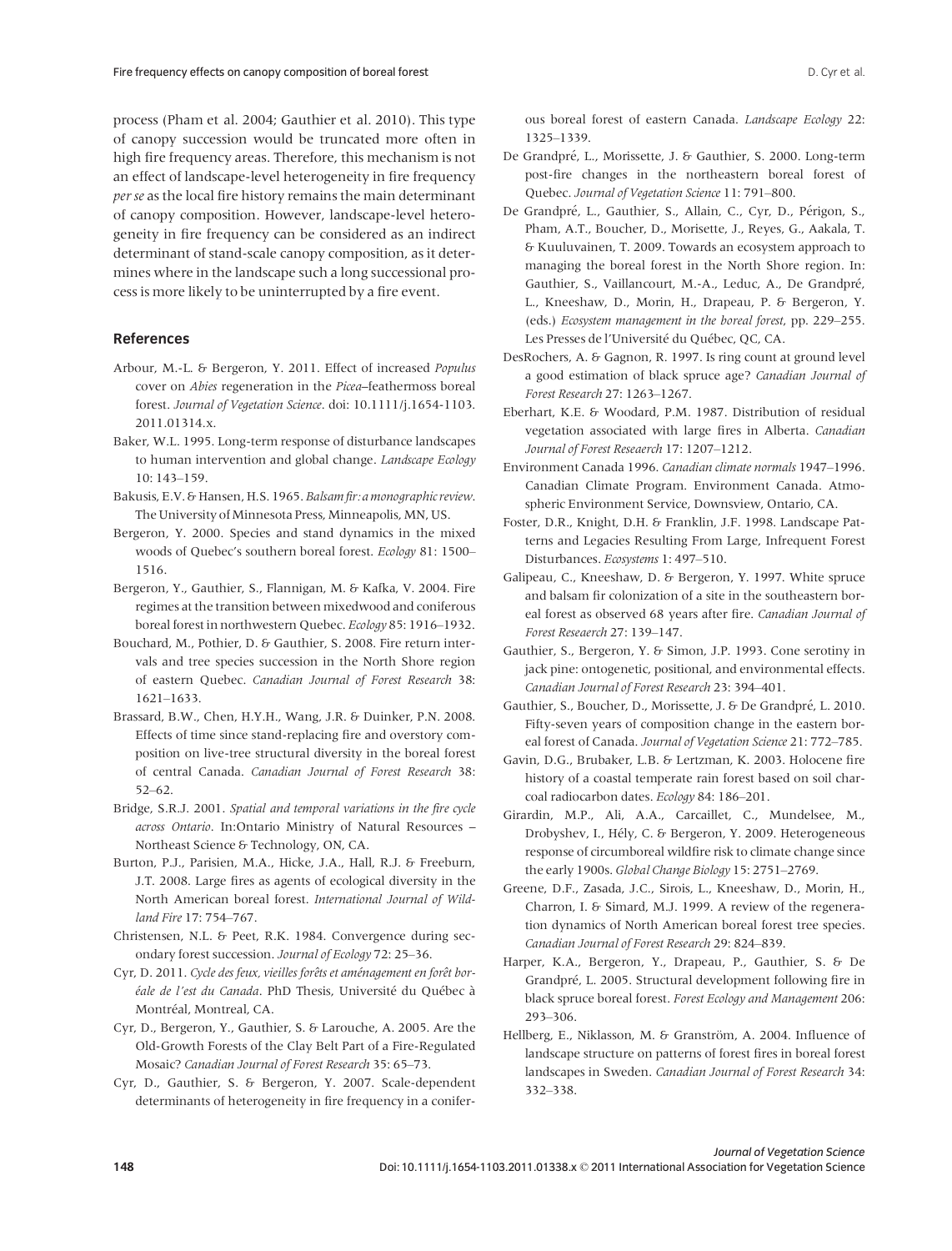- Holm, S. 1979. A Simple Sequentially Rejective Multiple Test Procedure. Scandinavian Journal of Statistics 6: 65–70.
- Humbert, L., Gagnon, D., Kneeshaw, D. & Messier, C. 2007. A shade tolerance index for common understory species of northeastern North America. Ecological Indicators 7: 195–207.
- Jayen, K., Leduc, A. & Bergeron, Y. 2006. Effect of fire severity on regeneration success in the boreal forest of northwest Québec, Canada. Ecoscience 13: 143-151.
- Johnson, E.A. 1992. Fire and vegetation dynamics: Studies from the North American boreal forest. Cambridge University Press, New York, NY, US.
- Johnstone, J.F. & Chapin, F.S.Iii 2006. Fire interval effects on successional trajectory in boreal forests of northwest Canada. Ecosystems 9: 268–277.
- Kafka, V., Gauthier, S. & Bergeron, Y. 2001. Fire Impacts and Crowning in the Boreal Forest: study of a Large Wildfire in Western Quebec. International Journal of Wildland Fire 10: 119–127.
- Keeton, W.S. & Franklin, J.F. 2005. Do remnant old-growth trees accelerate rates of succession in mature Douglas-fir forests? Ecological Monographs 75: 103–118.
- Kruskal, J.B. 1964. Multidimensional scaling by optimizing goodness of fit to a nonmetric hypothesis. Psychometrika 29:  $1 - 27$
- Larsen, C.P.S. 1997. Spatial and temporal variations in boreal forest fire frequency in northern Alberta. Journal of Biogeography 24: 663–673.
- Lefort, P., Gauthier, S. & Bergeron, Y. 2003. The influence of fire, weather and land use on the fire activity of the lake Abitibi Area, Eastern Canada. Forest Science. 49: 509-521.
- Legendre, P. & Legendre, L. 1998. Numerical Ecology. 2nd English. Elsevier, New York, NY, US.
- Li, C., Corns, I.G.W. & Yang, R.C. 1999. Fire frequency and size distribution under natural conditions: a new hypothesis. Landscape Ecology 14: 533–542.
- Madoui, A., Leduc, A., Gauthier, S. & Bergeron, Y. 2010. Spatial pattern analyses of post-fire residual stands in the black spruce boreal forest of western Quebec. International Journal of Wildland Fire 19: 1110–1126.
- Mansuy, N., Gauthier, S., Robitaille, A. & Bergeron, Y. 2010. The effects of surficial deposit-drainage combinations on spatial variations of fire cycles in the boreal forest of eastern Canada. International Journal of Wildland Fire 19: 1083–1098.
- McCune, B. & Allen, T.F.H. 1985. Will similar forests develop on similar sites? Canadian Journal of Botany 63: 367–376.
- Motzkin, G., Wilson, P., Foster, D.R. & Allen, A. 1999. Vegetation patterns in heterogeneous landscapes: the importance of history and environment. Journal of Vegetation Science 10: 903–920.
- Oksanen, J., Kindt, R., Legendre, P., O'Hara, B., Simpson, G.L., Solymos, P.M., Stevens, H.H. & Wagner, H. 2009. Vegan: Community Ecology Package. In: R package version 1.15-2, Vienna, Austria.
- Parent, S., Morin, H. & Messier, C. 2000. Effects of adventitious roots on age determination in balsam fir (Abies balsamea) regeneration. Canadian Journal of Forest Research 30: 513–518.
- Payette, S. 1992. Fire as a controling process in the North American boreal forest. In: Shugart, H.H., Leemans, R. & Bonan, G. B. (eds.) A system analysis of the global boreal forest, pp. 144– 169. Cambridge University Press, New York, NY, US.
- Perala, D.A. 1990. Populus tremuloides Michx. Quaking aspen. In: Burns, R.H. & Honkala, B.H. (eds.) Silvics of North America - Vol. 2 Hardwoods, pp. 555–569. US Department of Agriculture, Washington, DC, US.
- Peters, V.S., Macdonald, S.E. & Dale, M.R.T. 2005. The interaction between masting and fire is key to white spruce regeneration. Ecology 86: 1744–1750.
- Pham, A.T., De Grandpré, L., Gauthier, S. & Bergeron, Y. 2004. Gap dynamics and replacement patterns in gaps of the northeastern boreal forest of Quebec. Canadian Journal of Forest Research 34: 353–364.
- Robitaille, A. & Saucier, J.P. 1998. Paysages régionaux du Québec méridional. Les Publications du Ouébec. OU. CA.
- Rudolph, T.D. & Laidly, P.R. 1990. Pinus banksiana Lamb. Jack pine. In: Burns, R.H. & Honkala, B.H. (eds.) Silvics of North America - Vol. 1 Conifers, pp. 280–293. US Department of Agriculture, Washington, DC, US.
- Safford, L.O., Bjorkbom, J.C. & Zasada, J.C. 1990. Betula papyrifera Marsh. Paper birch. In: Burns, R.H. & Honkala, B.H. (eds.) Silvics of North America - Vol. 2 Hardwoods, pp. 158–171. US Department of Agriculture, Washington, DC, US.
- Smirnova, E., Bergeron, Y. & Brais, S. 2008. Influence of fire intensity on structure and composition of jack pine stands in the boreal forest of Quebec: Live trees, understory vegetation and dead wood dynamics. Forest Ecology and Management 255: 2916–2927.
- St-Pierre, H., Gagnon, R. & Bellefleur, P. 1992. Régénération après feu de l'épinette noire (Picea mariana) et du pin gris (Pinus banksiana) dans la forêt boréale, Québec. Canadian Journal of Forest Research 22: 474–478.
- Turner, M.G., Hargrove, W.W., Gardner, R.H. & Romme, W.H. 1994. Effects of fire on landscape heterogeneity in Yellowstone National Park, Wyoming. Journal of Vegetation Science 5: 731–742.
- Viereck, J.S. & Johnson, W.F. 1990. Picea mariana (Mill.) B.S.P. Black spruce. In: Burns, R.H. & Honkala, B.H. (eds.) Silvics of North America - Vol. 1 Conifers, pp. 227–237. US Department of Agriculture, Washington, DC, US.
- Wein, R.W. & MacLean, D.A. 1983. The role of fire in northern circumpolar ecosystems. Wiley & Sons, Toronto, CA.
- Weir, J.M.H., Johnson, E.A. & Miyanishi, K. 2000. Fire frequency and the spatial age mosaic of the mixed-wood boreal forest in western Canada. Ecological Applications 10: 1162–1177.
- Wimberly, M.C. & Spies, T.A. 2002. Landscape- vs gap-level controls on the abundance of a fire-sensitive, late-successional tree species. Ecosystems 5: 232–243.